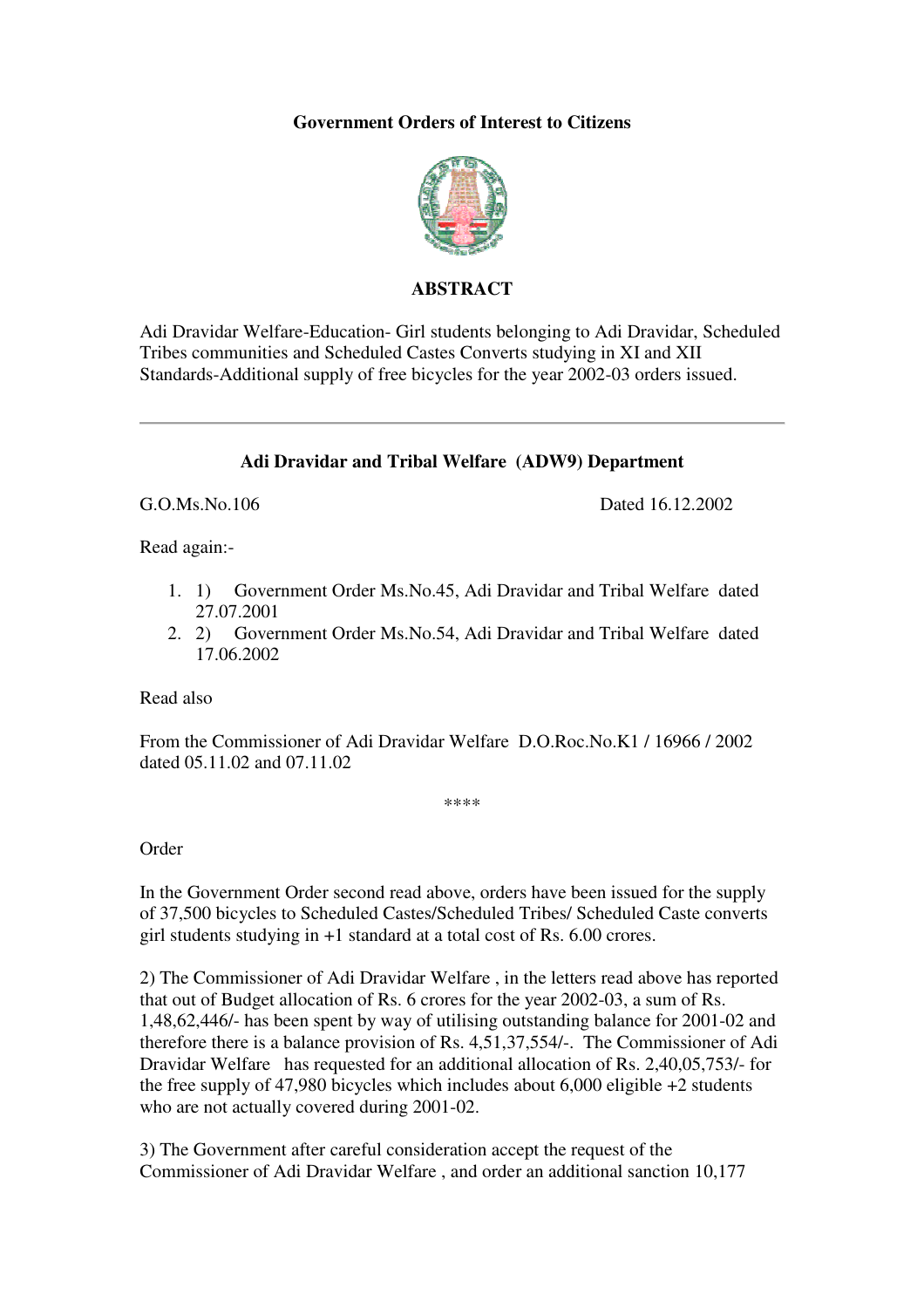cycles towards supply of an additional number of bicycles over and above 37,803 cycles already supplied by the Companies, making the total number of cycles to be distributed to students to 47,980 during 2002-03 with the following conditions in addition to the conditions already laid down in Government Order Second read above:

- 1. i) Additional supply of Free Bicycles to the +2 Girl students during this year shall be a one time measure;
- 2. ii) Supply of free cycles shall be issued only to  $+1$  students from the succeeding years;
- 3. iii) Bus passes shall not be given to those who have got cycles;

 4) Out of the Budget provision of Rs. 6.00 crores available in BE 2002-03 a sum of Rs.1,48,62,446 has been spent for clearing the outstanding balance for the year 2001-02 and therefore there is balance provision of Rs.4,51,37,554 available under the relevant head of account. The Government now sanction an additional amount of Rs.2,40,05,753/- towards purchase of 47,980 cycles during 2002-03.

5) An additional procurement of 9072 cycles (25% of 37500 cycles = 9375 - 303 cycles already supplied to the districts) shall be made in accordance with the rules laid down in Rule 14(9) of T.N.T.T. Act 1998 and rules 2002 and the Government also permit the District Collectors to meet the further additional requirement of 1105 cycles by making local purchase as per section 16(d) of T.N.T.T.Act 1998 so as to complete the distribution of cycles in time . Further the Bicycles so delivered shall be distributed through proper arrangements by the respective District Collector within the specified time frame. District Collector can nominate an officer not below the rank of Deputy Collector/ Panchayat Union Commissioner as Nodal Officer for each Taluk and ensure proper distribution and maintain registers and submit the acknowledgement with registers to Collectors after due distribution. Respective District Collector shall make the payment for the bicycles delivered. Funds shall be allocated to the respective District Collectors who shall draw and make the payment. A Committee consisting of the Commissioner/Director, Adi Dravidar Welfare, Director of Tribal Welfare shall be formed for the purpose.

6) The expenditure on the purchase of bicycles shall be debited to the following head of account:

"2225. Welfare of the Scheduled Castes, Scheduled Tribes and OBCs-01. Welfare of SC –277.Education-Schemes in the Tenth Five Year Plan –II. State Plan-KJ.supply of free bicycles to all girl students belonging to Scheduled Castes/Scheduled Tribes/Scheduled Castes Converts communities studying in Standard XI and XII in the Government/Government aided Higher Secondary Schools-09. Grants –in-aid-03. Grants for specific schemes"(D.P.Code 2225 01 277 KJ 0930)

7) Necessary additional funds will be provided in RE/FMA 2002-03. Pending provision of funds the Commissioner of Adi Dravidar Welfare is permitted to draw and disburse the amount.

8) The Commissioner of Adi Dravidar Welfare is requested to include the expenditure sanctioned in para 4 above while sending Budget proposal for FMA 2002-03 to the Government in Finance department.